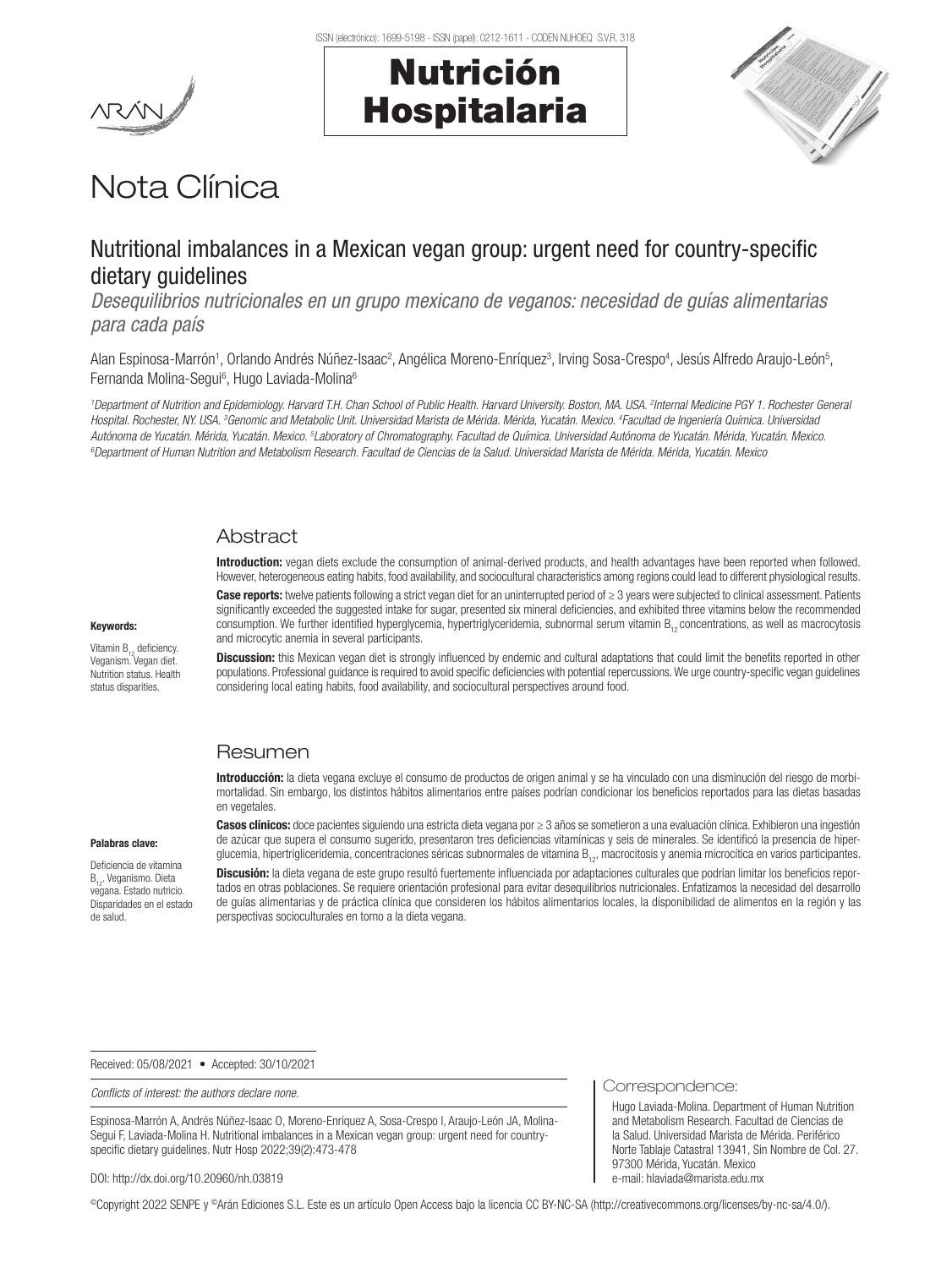#### **INTRODUCTION**

Vegan diets exclude animal product consumption. An appropriately planned plant-based diet is nutritionally adequate and provides health benefits for preventing several metabolic diseases and cancer — reducing premature mortality (1). Evidence also suggests potential nutrient deficiencies, especially vitamin  $B_{12}$ , vitamin D, iron, iodine, calcium, zinc, and omega-3 polyunsaturated fatty acids (2).

Notably, contrasting eating habits, diverse food availability, and inequivalent sociocultural characteristics around vegan diets across countries may lead to different metabolic outcomes. The Mexican diet differs from other regions of the world, and consequently, different physiological results may be expected when following a plant-based diet due to local and cultural adaptations (3).

To our knowledge, the Mexican population following a vegan diet had not been described, and country-specific guidelines do not exist. Therefore, providing a comprehensive clinical and nutritional diagnosis in a group of patients following a vegan diet for an extended period is relevant to health providers making dietary recommendations and can be used for evidence-based dietary guidelines in Mexico.

#### **METHODS**

#### DESCRIPTION OF PARTICIPANTS

Twelve patients from a local vegan-vegetarian community attended the Universidad Marista de Mérida (Mexico) for medical and nutritional assessment. The group was integrated by nine females and three males following a strict vegan diet for an uninterrupted period of  $\geq 3$  years.

A first interview verified that patients' physical activity did not reach intensities prescribed for therapeutic purposes, discard the presence of pre-existent chronic diseases or alcoholism, and confirmed the absence of pregnancy or lactation among women. We further verified that patients were not active users of medications — particularly absorption-inhibition or modifiers of micronutrients or glucose metabolism drugs.

All patients provided written informed consent allowing clinical information dissemination. The present case report received approval from the Ethics Committee from the Marist University of Merida (CE\_UMM002A\_2017), according to the Secretary of Health of Mexico (NOM-012-SSA3-2012). Anthropometric, dietary, and biochemical parameters were evaluated as health indicators.

#### ANTHROPOMETRIC ASSESSMENT

Participants were evaluated after eight hours of fasting, liquid intake and exercise avoidance for twelve hours, and an empty bladder. We also provided standardized clothing (light clothing, consistently weighing 1 kg, without metal pieces). A previously calibrated Tanita BC-418 Segmental Body Composition Analyzer® scale was used following the protocol proposed by Khalil and colleagues (4). For height determination, the International Society for the Advancement of Kinanthropometry methods were followed, using a SECA stadiometer (model 700). Body composition was further assessed through an octopolar multifrequency segmented bioelectric impedance analysis (BIA) (Tanita BC 418).

#### DIETARY EVALUATION

A Semi-Quantitative Food Frequency Questionnaire previously validated in the Mexican population (5) was used to estimate monthly eating patterns and ensure total exclusion, consciously and unconsciously, of animal-derived products. Daily nutrients intake was calculated through The Food Processor Software® (ESHA research) Version 10.15.41 and compared with the nutritional reference values for the Mexican population (6). Information about healthcare professional aid regarding diet planning or supplementation habits and other health-related behaviors were also registered.

#### BIOCHEMICAL EXAMINATION

Fifteen milliliters of total blood were collected in three SSP and EDTA tubes (BD Vacutainer®) for their immediate analysis. A complete blood count was obtained after performing fluorescent flow cytometry and hydrodynamic focusing. We used a 5-part Sysmex equipment® (model XS-1000i) previously calibrated (Sysmex calibrator® and Liquicheck hematology-16 trilevel, Cat: 760 Biorad®, as third opinion quality control material). Sulfolyzer, Stromatolyser 4-DL, Cell Pack, and Stromatolyser 4-DS were used as reagents (Sysmex®). Cut-off points to identify abnormalities were those established by the World Health Organization for populations located below 1000 meters' sea level.

A high-performance liquid chromatography (HPLC) was performed to evaluate glycated hemoglobin  $(Hb_{\Delta1c})$ . Biorad<sup>®</sup> equipment (model D10) previously calibrated (internal calibrator Biorad® with Lyphocheck diabetes control bi-level, Cat.740 as quality control material) was used with D-10 Hemoglobin A1C, Ref: 2200101 as reagent (Biorad®). A threshold of 5.7 % was considered to identify normal glycemia for persons without glucose intolerance.

The serum concentration of vitamin  $B_{12}$  was further quantified through high-performance liquid chromatography-tandem mass spectrometry (LC-MS/MS) detector methodology according to the American Chemical Society. A level of < 200 pg/mL (148 pmol/L) was considered as threshold for vitamin deficiency.

Serum creatinine was measured through spectrophotometry. Abbott® equipment (model Architect c4000) previously calibrated (Clin Chem Cal Abbott® calibrator REF: 6K30-10, Cat.740 and Lyphocheck Assayed Chemistry Cat. C-315-5 and C-310-5 Biorad® as third opinion quality control material) was used with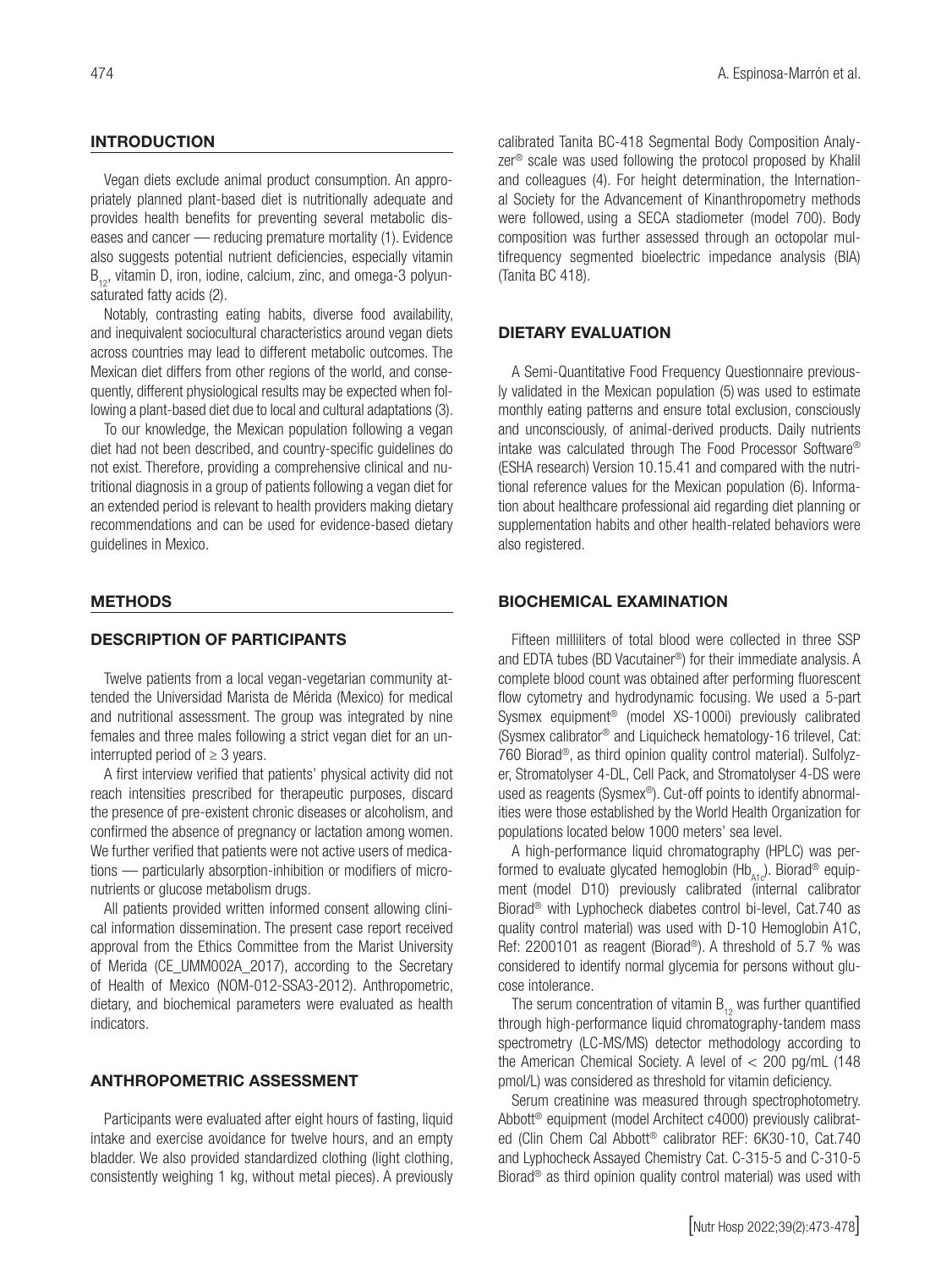Creatinine REF: 8L24-31 as reagent (Abbott®). Values between 0.50 and 1.40 mg/dL were considered as an optimal criterion.

For analytic purposes, the group's nutrient daily intake was compared in the Dietary Reference Intake (DRI) for the Mexican Population through a two-tailed hypothesis test using an alpha value of 0.05. The association between dietary intake and serum concentrations of vitamin  $B_{12}$  was assessed with a Pearson's correlation coefficient. According to distribution, data is presented as means  $\pm$  SD and medians (IQR). Results were generated using the Statgraphics Centurion® software version XVII and Graph Pad Prism® version 8.

#### **RESULTS**

Twelve Mexican adults (three males and nine females), consumers of a vegan diet for over three years, completed all anthropometric, dietetic, and biochemical evaluations as proxy measurements of their current health status.

Patient mean age was  $29 \pm 9$  years and body mass index (BMI) was  $22.5 \pm 3.6$  kg/m<sup>2</sup>. The complete and segmental composition analysis derived from the bioelectrical impedance assessment is presented in figure 1. No abnormalities were identified in the body composition examination.



#### Figure 1.

Bioelectrical impedance analysis among Mexican vegans (A. Complete body composition assessment. B. Segmental body composition assessment. Data are presented as means and standard deviations. FM: fat mass; FFM: fat-free mass). *(Continues on next page) (Continues on next page)* 

Energy and nutrients daily intake are presented in table I. Patients significantly exceed the recommended intake for refined sugars, and two patients exhibited  $Hb_{A1c}$  levels above the 5.7 % recommended threshold, and other three presented hypertriglyceridemia.

#### Table I. Daily energy and nutrient intake (diet and supplements) in patients following a vegan diet  $(≥ 3 \text{ years})$ compared to reference values for the Mexican population<sup>1</sup>

| <b>Dietary</b><br>assessment  |                     | <b>Vegans</b><br>$(n = 12)$ | <b>Ideal</b><br>criteria | $p$ -value <sup>2</sup> |
|-------------------------------|---------------------|-----------------------------|--------------------------|-------------------------|
| Energy (kcal) <sup>3</sup>    |                     | 1,717.5<br>± 641.4          | 1,823                    | 0.580                   |
| Kilocalories from<br>fat      |                     | 545.4<br>± 169.7            | 547                      | 0.977                   |
| Kilocalories from<br>SF       |                     | 137.9<br>± 59.5             | < 128                    | 0.287                   |
| Fat $(g)^4$                   |                     | 61.2<br>$±$ 19.0            | 61                       | 0.969                   |
| Protein (g) <sup>5</sup>      |                     | 43.3<br>± 12.6              | 48.6                     | 0.172                   |
| Carbohydrates<br>$(g)^6$      |                     | 250.8<br>± 104.0            | 251                      | 0.992                   |
| Dietary fiber (g)             |                     | 34.3<br>± 9.3               | 30                       | 0.138                   |
| Soluble fiber (g)             |                     | 5.8<br>± 2.0                |                          |                         |
| Total sugars (g) <sup>7</sup> |                     | 93.2<br>± 32.3              | < 22                     | < 0.001                 |
| Monosaccharides<br>(g)        |                     | 28.1<br>± 11.5              |                          |                         |
| Disaccharides (g)             |                     | 17.8 $\pm$<br>5.8           | L,                       | L,                      |
| Other<br>carbohydrates (g)    |                     | 57.7<br>(44.2)              | -                        |                         |
| Retinol (IU)                  | Vit. A              | 9,190.5<br>± 4,014.5        | 1,893.3                  | < 0.001                 |
| Thiamine (mg)                 | Vit. B,             | 1.4<br>± 0.7                | 0.8                      | 0.013                   |
| Riboflavin (mg)               | Vit. $B_2$          | 1.2<br>± 0.5                | 0.84                     | 0.030                   |
| Niacin (mg)                   | Vit. B <sub>3</sub> | 12.6<br>± 4.1               | 11                       | 0.204                   |
| Pantothenic acid<br>(mg)      | Vit. $B_5$          | 3.2<br>± 0.83               | 4.0                      | 0.007                   |
| Pyridoxine (mg)               | Vit. $B_6$          | 1.3(0.8)                    | 0.93                     | 0.138                   |
| Folic acid (µg)               | Vit. $B_{q}$        | 767.4<br>± 294.4            | 380                      | < 0.001                 |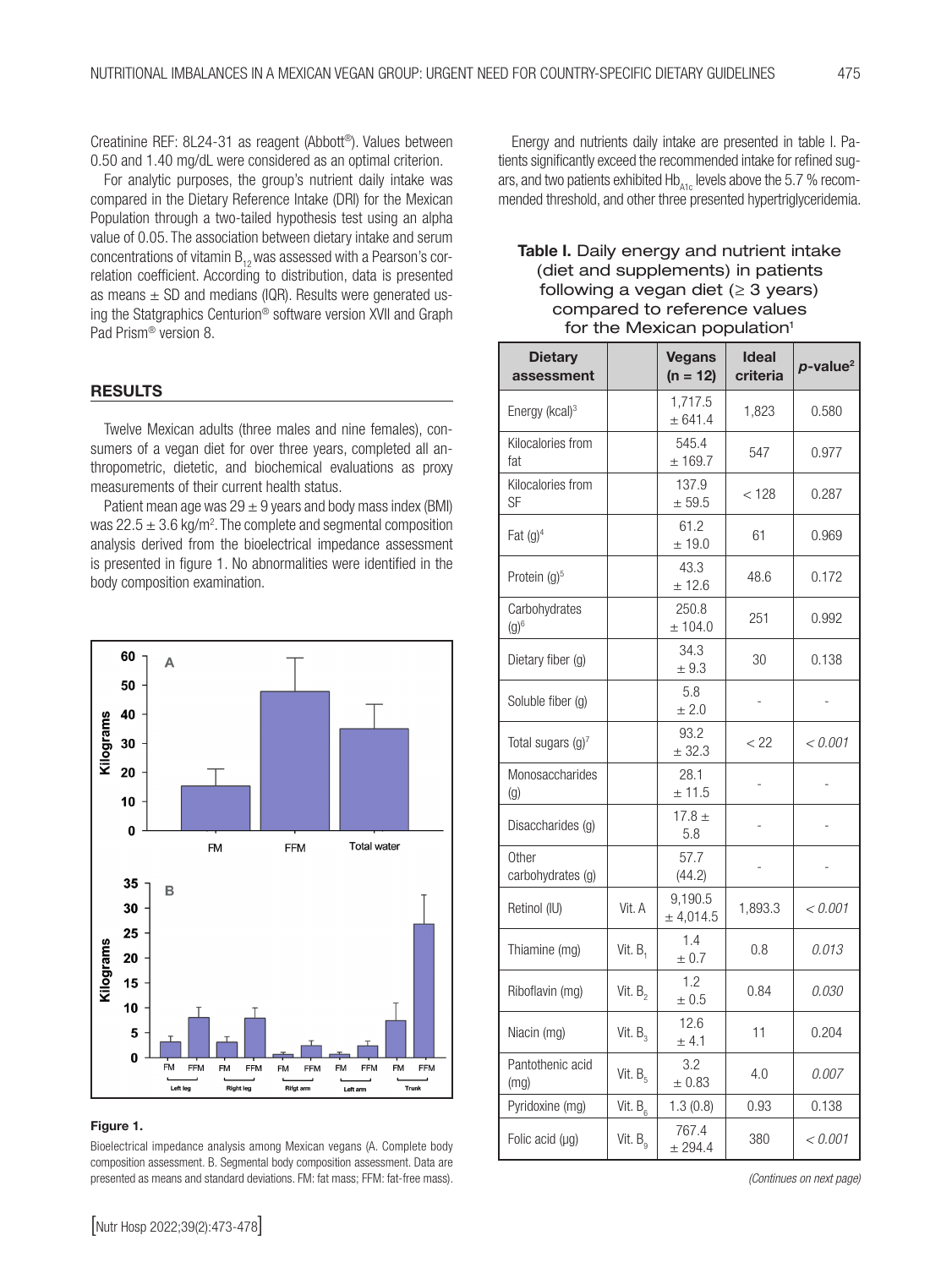#### Table I (Cont.). Daily energy and nutrient intake (diet and supplements) in patients following a vegan diet  $(≥ 3 years)$ compared to reference values for the Mexican population<sup>1</sup>

| <b>Dietary</b><br>assessment |              | <b>Vegans</b><br>$(n = 12)$ | <b>Ideal</b><br>criteria | $p$ -value <sup>2</sup> |
|------------------------------|--------------|-----------------------------|--------------------------|-------------------------|
| Cobalamin (mg)               | $Vit.B_{12}$ | 0.05<br>(0.04)              | 2.1                      | < 0.001                 |
| Biotin (µg)                  |              | 24.7<br>± 9.3               | 30                       | 0.075                   |
| Ascorbic acid<br>(mg)        | Vit. C       | 214.9<br>± 75.2             | 60                       | < 0.001                 |
| Calciferol (µg)              | Vit. D       | 0.04<br>(0.09)              | 10                       | < 0.001                 |
| Tocopherol (mg)              | Vit. E       | 12.8<br>± 3.9               | 11                       | 0.138                   |
| Menadiol (mg)                | Vit. K       | 258.7<br>± 163.0            | 78                       | 0.003                   |
| Calcium (mg)                 |              | 377<br>(250)                | 900                      | < 0.001                 |
| Chromium $(\mu q)$           |              | 3.2<br>± 1.2                | 22                       | < 0.001                 |
| Copper (mg)                  |              | 1.4<br>± 0.4                | 0.65                     | < 0.001                 |
| Fluoride (mg)                |              | 0.02<br>(0.04)              | 2.2                      | < 0.001                 |
| lodine $(\mu q)$             |              | 15.7<br>± 6.4               | 150                      | < 0.001                 |
| Iron (mg)                    |              | 21.8<br>± 11.8              | 17                       | 0.186                   |
| Magnesium (mg)               |              | 358 (205)                   | 248                      | 0.090                   |
| Manganese (mg)               |              | 4.3(1.8)                    | 1.8                      | < 0.001                 |
| Molybdenum (µg)              |              | 86.9<br>± 24.4              | 45                       | < 0.001                 |
| Phosphorus (mg)              |              | 755.6<br>(451)              | 664                      | 0.499                   |
| Potassium (mg)               |              | 3.043.8<br>± 832.3          | 3,400                    | < 0.001                 |
| Selenium (µg)                |              | 44.2<br>± 20.8              | 41                       | 0.607                   |
| Sodium (mg)                  |              | 2.259.3<br>± 1,562.4        | < 2,500                  | 0.999                   |
| Zinc (mg)                    |              | 7.3(2.7)                    | 10                       | 0.005                   |

*1 Data presented in means ± SD or medians (IQR) according to distribution. 2 Obtained using hypothesis tests. 3 Ideal caloric intakes established according to national recommendations at 30 kcal/kg. 4 Ideal fat consumption established at 30 % of total ideal caloric intake. 5 Ideal protein intakes considered to be 0.8 g/kg. 6 Ideal carbohydrate consumption established at 55 % of total ideal caloric intake. 7 Ideal sugar consumption considered to be < 5 % of total caloric intake. Vit.: vitamin.*

Only two patients declared receiving professional dietetic guidance and evidence-based supplementation. According to the DRI, vegan-diet consumers presented six mineral deficiencies (calcium, chromium, fluoride, iodine, potassium, and zinc), and three of vitamins (pantothenic acid, cobalamin, and calciferol).

Hematological examination (Table II) confirmed subnormal serum vitamin  $B_{12}$  concentrations ( $\leq$  200 pg/mL, 148 pmol/L) in eight patients. Macrocytosis (mean corpuscular volume > 97 fL) and microcytosis (mean corpuscular volume < 97 fL) were identified in two and four vegan participants, respectively. Additionally, two vegan females were diagnosed with microcytic anemia  $\ll$  12 g/dL in women).

### NUTRITIONAL DIAGNOSIS

− Disproportionate refined carbohydrates consumption, related to an unbalanced food selection and insufficient nutritional-related knowledge, evidenced by sugar intake as high as  $93.2 \pm 32.3$  g/day, surpassing the recommended dietary intake for this macronutrient.

#### Table II. Biomarkers in Mexican patients following a vegan diet  $(≥ 3 \text{ years}),$ compared to the ideal criteria1

| Serum biomarkers                     | <b>Vegans</b><br>$(n = 12)$ | Ideal criteria          |
|--------------------------------------|-----------------------------|-------------------------|
| Hb (g/dL)                            | $13.4 \pm 1.7$              | >13                     |
| Hct (%)                              | $40.0 \pm 4.1$              | 35-42                   |
| MCV (fL)                             | $89.3 \pm 7.3$              | 84.0-96.0               |
| MCH (pg)                             | 31.0(3.7)                   | $27.0 - 33.0$           |
| MCHC (%)                             | 34.0 (1.0)                  | $32.0 - 35.0$           |
| Erythrocytes (cell/mm <sup>3</sup> ) | 4,496,667 $\pm$<br>488,826  | 3,600,000-<br>5,100,000 |
| Total cholesterol (mg/dL)            | $154.1 \pm 36.2$            | < 200                   |
| LDL-cholesterol (mg/dL)              | $81.4 + 30.7$               | < 100                   |
| HDL-cholesterol (mg/dL)              | $51.9 \pm 10.9$             | >45                     |
| Triglycerides (mg/dL)                | $102.7 \pm 46.4$            | < 150                   |
| $\mathsf{Hb}_{\mathsf{A1c}}$ (%)     | $5.2 \pm 0.4$               | < 5.7                   |
| Vit. $B_{12}$ (pg/dL)                | $205.5 \pm 153.4$           | >200                    |
| Creatinine (mg/dL)                   | $0.79 \pm 0.13$             | $0.5 - 1.40$            |

*1 Data presented as means ± SD or medians (IQR) according to their distribution. Vit.: vitamin. International System of Units conversions: 1 g/ dL of Hb is equivalent to 0.62 mmol/L; 1 pg of MCH is equivalent to 0.062 fmol; 1 pg/mL of vitamin*  $B_{12}$  *is equivalent to 0.74 pmol/L; 1 mg/dL of creatinine is equivalent to 88.4 µmol/L.*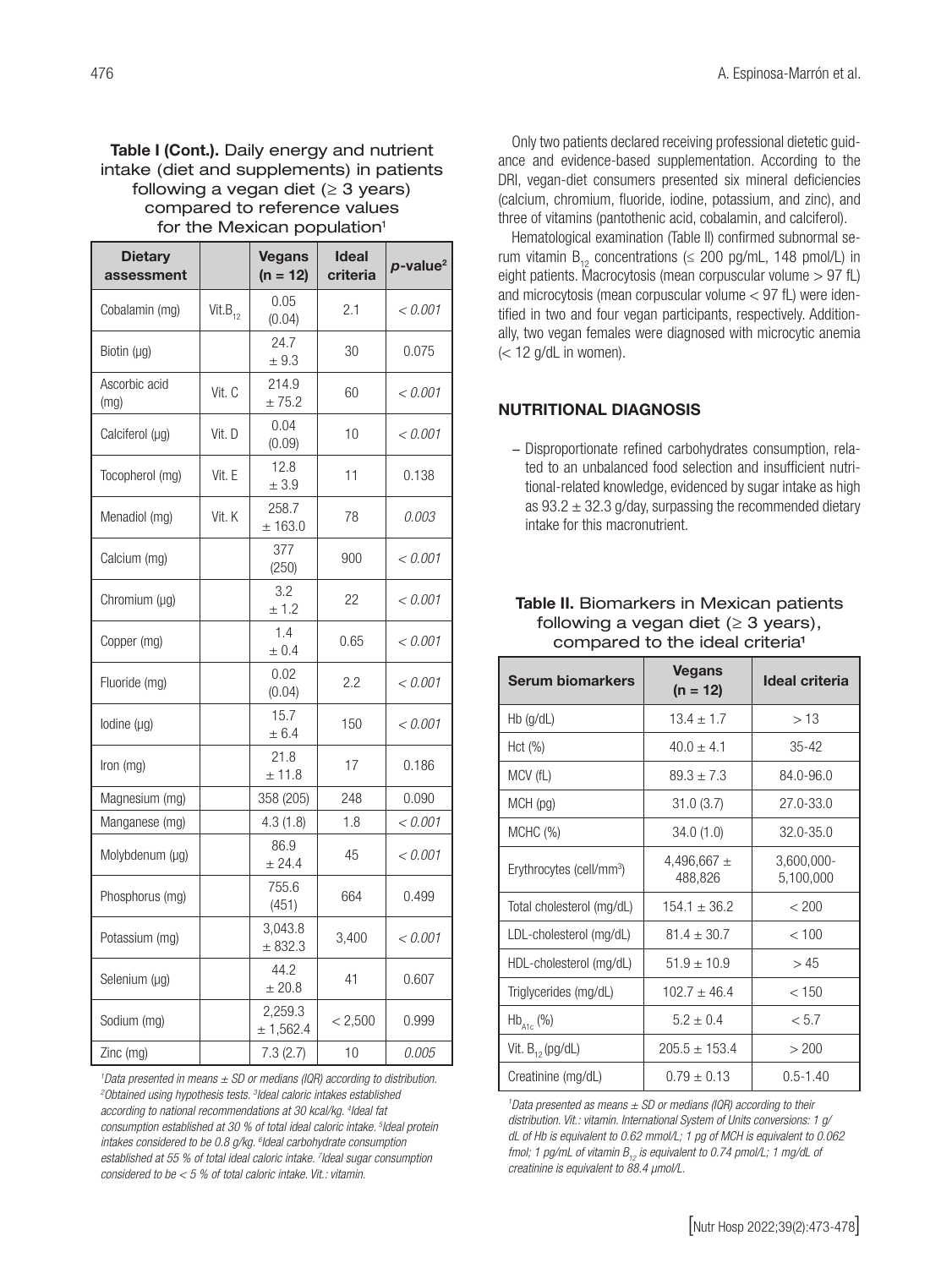- $-$  Inadequate oral intake of vitamin  $B_{12}$  associated with deficient evidence-based supplementation and insufficient professional guidance, evidenced by subnormal cobalamin levels in plasma and microcytosis.
- − Insufficient consumption of highly bioavailable iron food sources, associated with the exclusive incorporation of dietary non-heme iron and the lack of adequate supplementation, evidenced by microcytic anemia.

### TREATMENT

We provided individualized dietary guidance according to each patients' age, sex, physiologic status, and clinical situation. First, we designed an appropriately planned vegan diet for each patient and provided comprehensive nutritional information, emphasizing balanced food group selection.

Evidence-based supplementation schemes for vitamin  $B_{12}$ were recommended (sublingual, intramuscular, or oral dosage, together with regular consumption of fortified foods). We also prescribed iron supplementation for women of reproductive age undergoing anemia and for those declaring menorrhagia.

For the subsequent semester, monthly medical and nutritional counseling was recommended to evaluate patients' progress. However, as this pilot study was initially designed as a transversal assessment, the collection of prospective data on biochemical parameters was contemplated within our research purposes.

#### **DISCUSSION**

This clinical case report provides an overall health depiction of Mexican patients following a vegan diet.

As anticipated, dietary protein does not differ significantly from DRI. Due to regular consumption of legumes typically included in plant-based diets, vegans meet or exceed the recommended protein consumption (2).These results may explain the adequate proportion of fat-free mass identified through BIA, and we hypothesized no negative impact on body composition associated with protein consumption. Supporting our findings, Nadimi and colleagues (7) did not identify variations in fat-free mass among vegan participants. On the contrary, the large body of evidence indicates that plant-based diet consumers display a lower prevalence of overweight and obesity, and present less abdominal and body fat. Furthermore, adequate protein consumption may explain the acceptable creatinine concentrations found among these participants. However, further research is needed to expand on its possible health benefits — such as the improvement in renal function (8).

Two vegans exhibited glycemic concentrations surpassing 5.7 %, possibly attributed to excessive carbohydrate daily consumption. Other studies have also found a disproportionate intake of refined carbohydrates to replace meat, generating metabolic alterations (3).

Nevertheless, vegans also displayed adequate low-digestible carbohydrate and fiber intakes. These results may implicate positive microbiota modulations: a recent review concluded that vegans' gut profile presented a reduced abundance of pathobionts and a greater abundance of protective species (9).Possible health benefits related to fiber intake may be assumed in favor of this plant-based diet group. Further research will benefit from exploring this topic in this specific population.

Only two patients declared professional dietetic guidance and evidence-based supplementation. Our findings on vitamins deficiencies could predispose patients to a higher risk of peripheral neuropathy, glossitis, or seborrheic dermatitis related to pyridoxine deficiency; megaloblastic anemia, hyperuricemia, hyperhomocysteinemia, or subacute combined degeneration of spinal cord associated with cobalamin deficiency. Notably, macrocytosis (mean corpuscular volume > 97 fL) and microcytosis (mean corpuscular volume < 97 fL) were identified in two and four vegan participants, respectively.

Additionally, females were diagnosed with microcytic anemia (< 12 g/dL in women). We could address non-heme iron intake and menstruation's cyclic blood loss as possible etiology. These may also indicate that adult vegan females present a higher risk of developing hematologic repercussions, and closer medical-nutritional counseling in this potentially vulnerable group may be addressed. Other studies have also shown that vegetarians have a high prevalence of iron depletion — addressing the importance of premenopausal vegetarian women's iron status (10).

Participants displayed an estimated vitamin D and calcium daily intake of 0.04 mcg and 377 mg, respectively. Notably, the recommended daily Vitamin D intake is 10 micrograms for people < 70 years old. As for calcium, the recommended intake is 1200 mg for Mexican postmenopausal women and 900 mg for other adults (6).

Chronic and sustained low dietary intake of vitamin D might predispose vegans to osteoporosis and fractures at later stages of life (11). Inadequate calcium intake predisposes to hypertensive disorders.

Given the increased prevalence of veganism among the pediatric population (12), further research may be warranted to expand the role of both calcium and vitamin D in vegan children. Inadequate calcium and vitamin D intake has been associated with stunting growth (13).

Despite these seemingly adverse health outcomes, other studies suggest a lower incidence of chronic diseases in vegans. These results could partially be attributed to a favorable impact of the dietary fatty acid composition. Espinosa-Marrón and colleagues reported decreased pro-inflammatory serum fatty acids suggestive of protective vascular effect on Mexican individuals with a vegan diet (14). Additionally, regular physical activity, stress management through meditation techniques, avoidance of alcohol and tobacco, and other healthy behaviors that characterize the vegan diet in other countries are fundamental to producing positive results. However, we did not entirely identify those health-related behaviors in our participants.